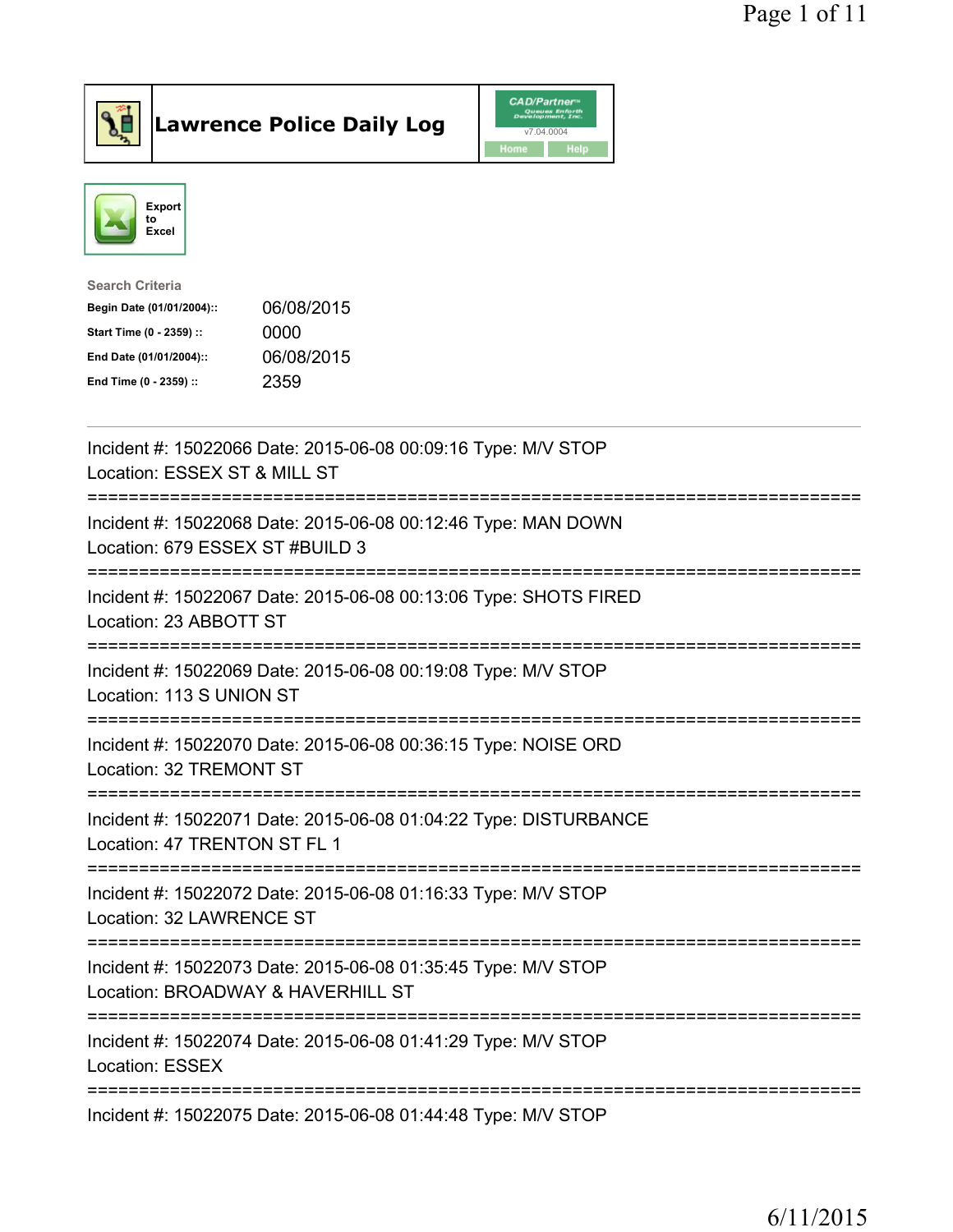Location: BROADWAY & LOWELL ST =========================================================================== Incident #: 15022076 Date: 2015-06-08 01:45:02 Type: DISTURBANCE Location: 55 BOWDOIN ST =========================================================================== Incident #: 15022077 Date: 2015-06-08 02:00:19 Type: B&E/PROG Location: 77 S UNION ST =========================================================================== Incident #: 15022078 Date: 2015-06-08 02:17:06 Type: ASSSIT AMBULANC Location: 179 ARLINGTON ST #9 =========================================================================== Incident #: 15022079 Date: 2015-06-08 02:30:14 Type: HIT & RUN M/V Location: 455 LOWELL ST =========================================================================== Incident #: 15022080 Date: 2015-06-08 03:18:11 Type: THREATS Location: 30 MONTGOMERY ST =========================================================================== Incident #: 15022081 Date: 2015-06-08 03:54:42 Type: M/V STOP Location: BROADWAY & HAVERHILL ST =========================================================================== Incident #: 15022082 Date: 2015-06-08 04:24:53 Type: 911 HANG UP Location: SUARDI RESIDENCE / 355 PARK ST #315 =========================================================================== Incident #: 15022083 Date: 2015-06-08 04:43:57 Type: TENANT PROB Location: 191 PROSPECT ST =========================================================================== Incident #: 15022084 Date: 2015-06-08 04:47:42 Type: NOISE ORD Location: 22 SPRUCE ST FL 1 =========================================================================== Incident #: 15022085 Date: 2015-06-08 06:01:55 Type: M/V STOP Location: LORING ST & SALEM ST =========================================================================== Incident #: 15022086 Date: 2015-06-08 06:34:07 Type: M/V STOP Location: LORING ST & SALEM ST =========================================================================== Incident #: 15022087 Date: 2015-06-08 06:43:34 Type: DISTURBANCE Location: 12 TENNEY ST =========================================================================== Incident #: 15022088 Date: 2015-06-08 06:47:24 Type: M/V STOP Location: LORING ST & SALEM ST =========================================================================== Incident #: 15022089 Date: 2015-06-08 06:58:55 Type: M/V STOP Location: LORING ST & MARKET ST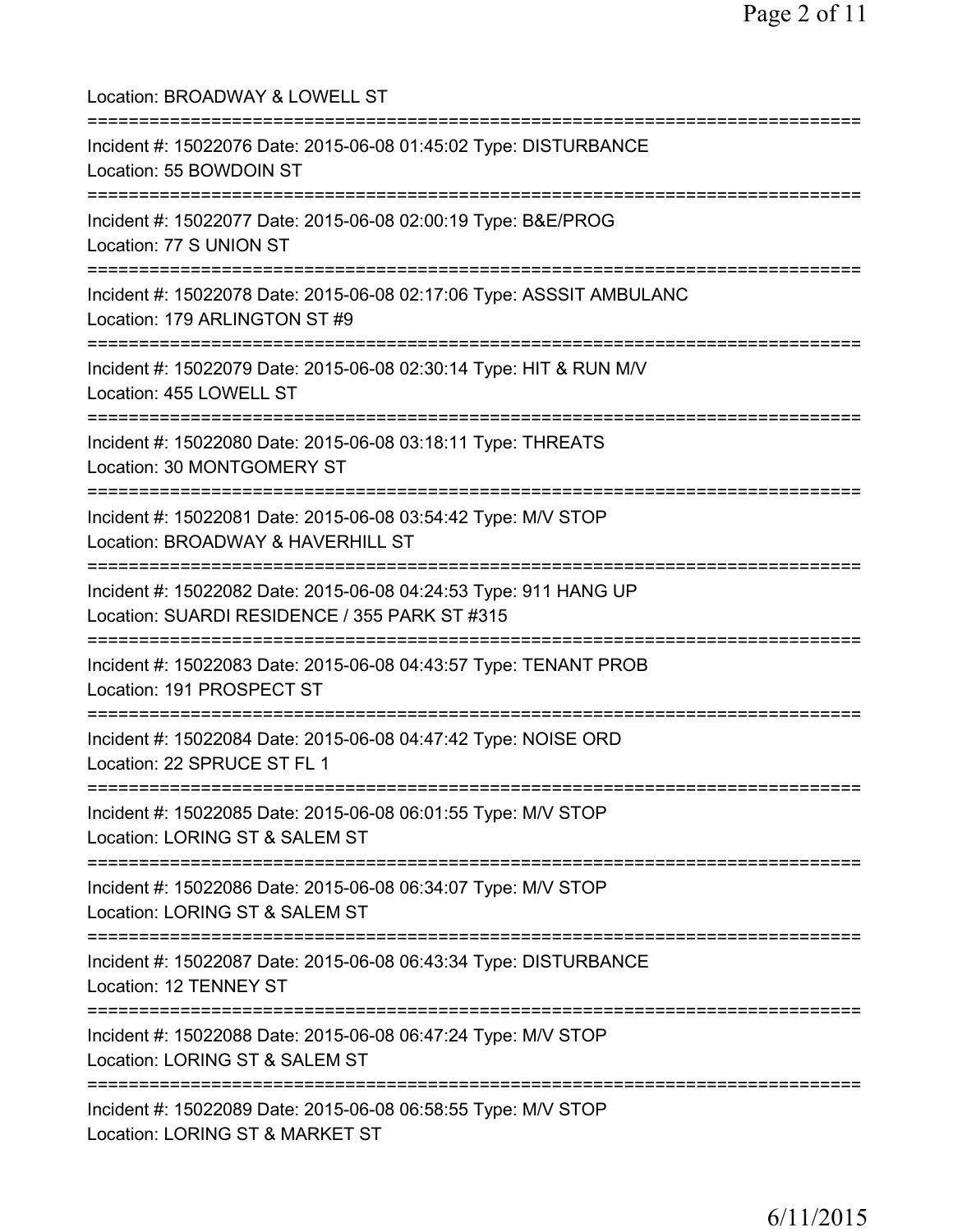| Incident #: 15022090 Date: 2015-06-08 07:03:59 Type: MEDIC SUPPORT<br>Location: 17 LAFAYETTE AV                                          |
|------------------------------------------------------------------------------------------------------------------------------------------|
| Incident #: 15022091 Date: 2015-06-08 07:13:47 Type: M/V STOP<br>Location: LORING ST & MARKET ST                                         |
| Incident #: 15022092 Date: 2015-06-08 07:21:56 Type: TOW OF M/V<br>Location: PROSPECT ST & VINE ST                                       |
| Incident #: 15022093 Date: 2015-06-08 07:24:12 Type: M/V STOP<br><b>Location: MASS AV</b>                                                |
| Incident #: 15022094 Date: 2015-06-08 07:25:56 Type: B&E/PROG<br>Location: 10 ALDEN CT                                                   |
| Incident #: 15022095 Date: 2015-06-08 07:57:19 Type: CK WELL BEING<br>Location: 310 S BROADWAY<br>====================================== |
| Incident #: 15022096 Date: 2015-06-08 08:25:37 Type: ALARMS<br>Location: ACOSTA RESIDENCE / 108 A SALEM ST                               |
| Incident #: 15022097 Date: 2015-06-08 09:00:20 Type: AUTO ACC/NO PI<br>Location: 32 CHANDLER ST                                          |
| Incident #: 15022098 Date: 2015-06-08 09:13:14 Type: DISTURBANCE<br>Location: 4 INMAN ST #APT3                                           |
| Incident #: 15022101 Date: 2015-06-08 09:16:06 Type: B&E/MV/PAST<br>Location: 381 CHESTNUT ST #109                                       |
| Incident #: 15022100 Date: 2015-06-08 09:17:13 Type: ANIMAL COMPL<br>Location: NEW ENGLAND NEUROLOGICAL / 354 MERRIMACK ST               |
| Incident #: 15022099 Date: 2015-06-08 09:17:34 Type: HIT & RUN PED<br>Location: ARLINGTON SCHOOL / 150 ARLINGTON ST                      |
| Incident #: 15022102 Date: 2015-06-08 09:28:13 Type: ALARM/BURG<br>Location: REARDON RESD / 11 GENESEE ST                                |
| Incident #: 15022103 Date: 2015-06-08 09:31:08 Type: STOLEN PROP<br>Location: 272 E HAVERHILL ST #23                                     |
|                                                                                                                                          |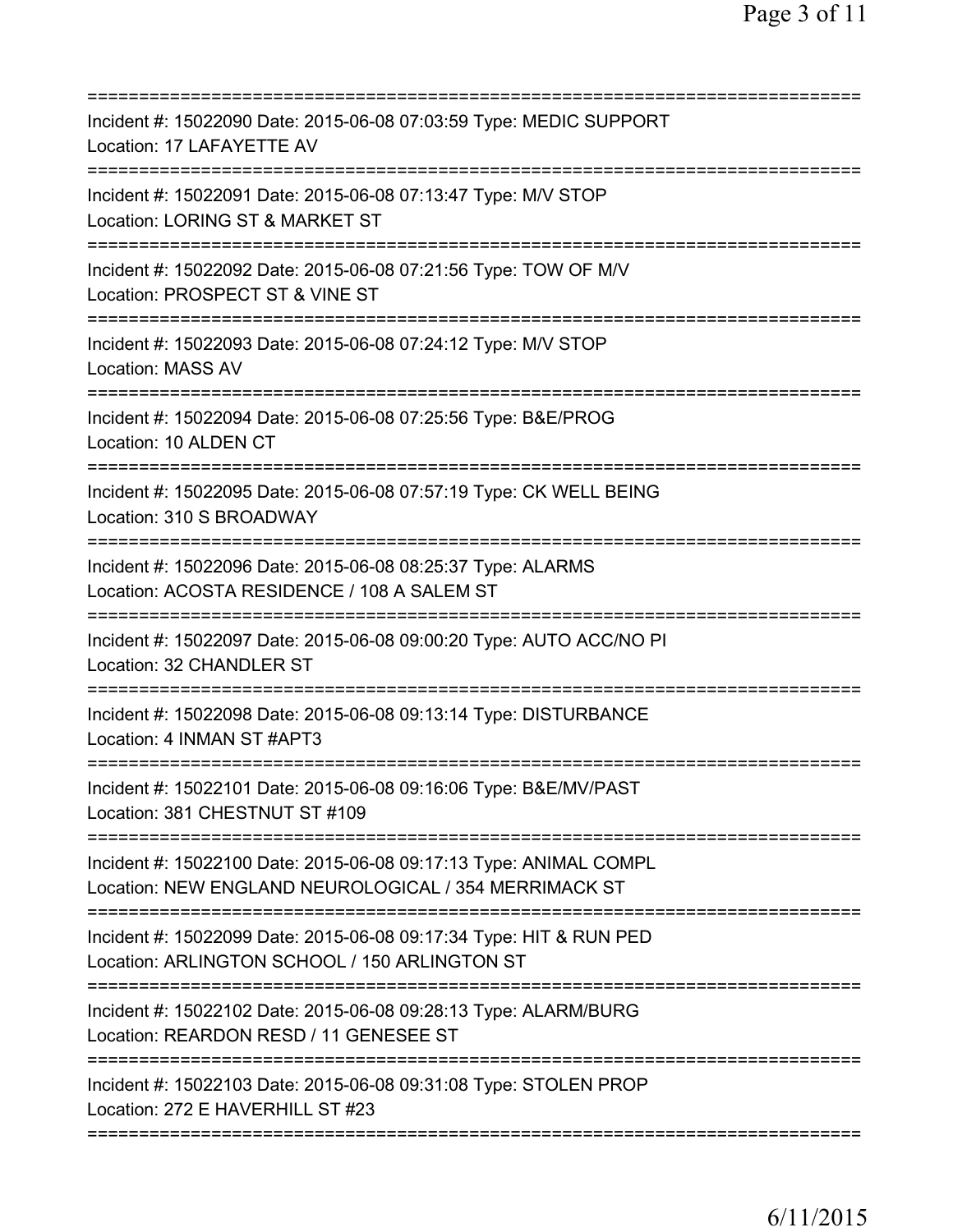| Incident #: 15022104 Date: 2015-06-08 09:43:01 Type: LOST PROPERTY<br>Location: 86 LEXINGTON ST                                                       |
|-------------------------------------------------------------------------------------------------------------------------------------------------------|
| Incident #: 15022105 Date: 2015-06-08 09:49:53 Type: ANIMAL COMPL<br>Location: 13 MORTON ST                                                           |
| Incident #: 15022106 Date: 2015-06-08 10:00:44 Type: PARK & WALK<br>Location: 205 BROADWAY                                                            |
| Incident #: 15022107 Date: 2015-06-08 10:05:50 Type: SUS PERS/MV<br>Location: 57 BELLEVUE ST                                                          |
| Incident #: 15022108 Date: 2015-06-08 10:23:50 Type: INVESTIGATION<br>Location: LAWRENCE HIGH SCHOOL / 70 N PARISH RD                                 |
| Incident #: 15022109 Date: 2015-06-08 10:31:53 Type: M/V STOP<br>Location: 216 BROADWAY                                                               |
| Incident #: 15022110 Date: 2015-06-08 10:46:06 Type: SUS PERS/MV<br>Location: BERKELEY CT                                                             |
| Incident #: 15022111 Date: 2015-06-08 10:46:35 Type: LOST PROPERTY<br>Location: 121 CROSS ST                                                          |
| Incident #: 15022112 Date: 2015-06-08 11:05:37 Type: M/V STOP<br>Location: WALGREENS / 135 BROADWAY                                                   |
| Incident #: 15022113 Date: 2015-06-08 11:11:00 Type: ANIMAL COMPL<br>Location: 3 DURSO AV                                                             |
| ==============================<br>Incident #: 15022114 Date: 2015-06-08 11:11:43 Type: 911 HANG UP<br>Location: PENSKE TRUCK LEASING / 650 S UNION ST |
| Incident #: 15022115 Date: 2015-06-08 11:13:46 Type: WIRE DOWN<br>Location: LAWRENCE ST & MYRTLE ST                                                   |
| Incident #: 15022116 Date: 2015-06-08 11:18:02 Type: 209A/SERVE<br>Location: 302 HOWARD ST                                                            |
| Incident #: 15022117 Date: 2015-06-08 11:19:17 Type: ALARM/HOLD<br>Location: PHUAG THO / 250 CANAL ST                                                 |
| ============================<br>==============<br>Incident #: 15022118 Date: 2015-06-08 11:29:08 Type: 209A/SERVE                                     |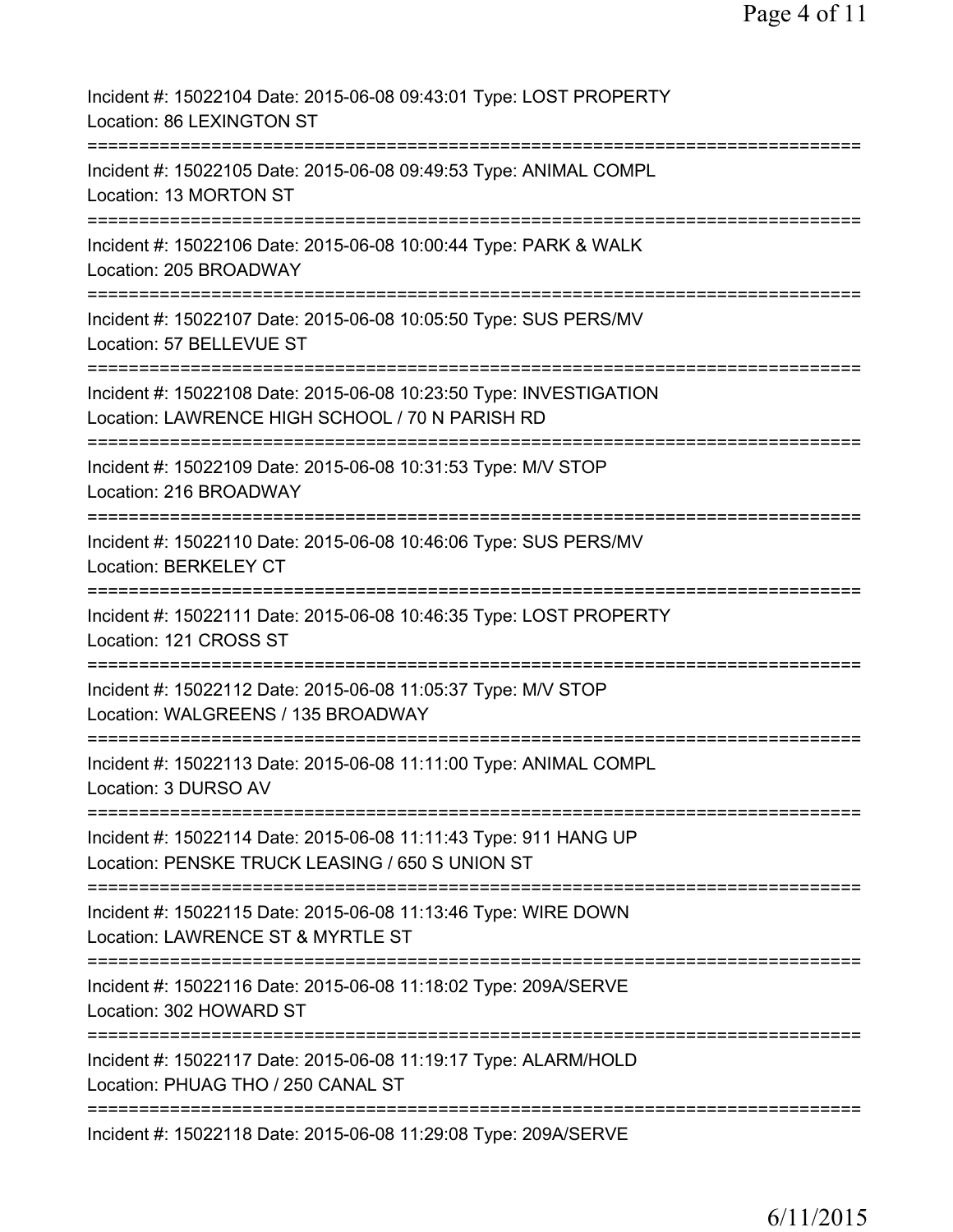| Location: 443 HOWARD ST                                                                                                                          |
|--------------------------------------------------------------------------------------------------------------------------------------------------|
| Incident #: 15022119 Date: 2015-06-08 11:32:18 Type: INVEST CONT<br>Location: 13 E DALTON ST<br>:====================                            |
| Incident #: 15022120 Date: 2015-06-08 11:35:58 Type: DRUG OVERDOSE<br>Location: 123 LAWRENCE ST<br>=====================                         |
| Incident #: 15022121 Date: 2015-06-08 11:37:51 Type: MEDIC SUPPORT<br>Location: FAMILY HEALTH CLINIC / 700 ESSEX ST<br>========================= |
| Incident #: 15022122 Date: 2015-06-08 11:48:06 Type: TOW OF M/V<br>Location: 82 MAPLE ST                                                         |
| Incident #: 15022123 Date: 2015-06-08 11:51:52 Type: DRUG VIO<br><b>Location: HAVERHILL ST</b>                                                   |
| Incident #: 15022124 Date: 2015-06-08 11:55:16 Type: INVEST CONT<br>Location: 75 CHANDLER ST                                                     |
| Incident #: 15022125 Date: 2015-06-08 11:56:07 Type: 209A/SERVE<br>Location: 187 OSGOOD ST                                                       |
| Incident #: 15022126 Date: 2015-06-08 12:02:37 Type: 209A/SERVE<br>Location: 5 N PARISH RD                                                       |
| Incident #: 15022127 Date: 2015-06-08 12:11:02 Type: INVEST CONT<br>Location: PARTHUM SCHOOL / 255 E HAVERHILL ST                                |
| Incident #: 15022128 Date: 2015-06-08 12:11:49 Type: 209A/SERVE<br>Location: 88 BAILEY ST                                                        |
| Incident #: 15022129 Date: 2015-06-08 12:26:11 Type: HARASSMENT<br>Location: 2 MARSHALLS WY                                                      |
| Incident #: 15022130 Date: 2015-06-08 12:34:02 Type: TOW OF M/V<br>Location: 362 AMES ST                                                         |
| Incident #: 15022131 Date: 2015-06-08 12:39:55 Type: M/V STOP<br>Location: 53 HIGH ST                                                            |
| Incident #: 15022132 Date: 2015-06-08 12:43:55 Type: AUTO ACC/NO PI<br>Location: 439 S UNION ST                                                  |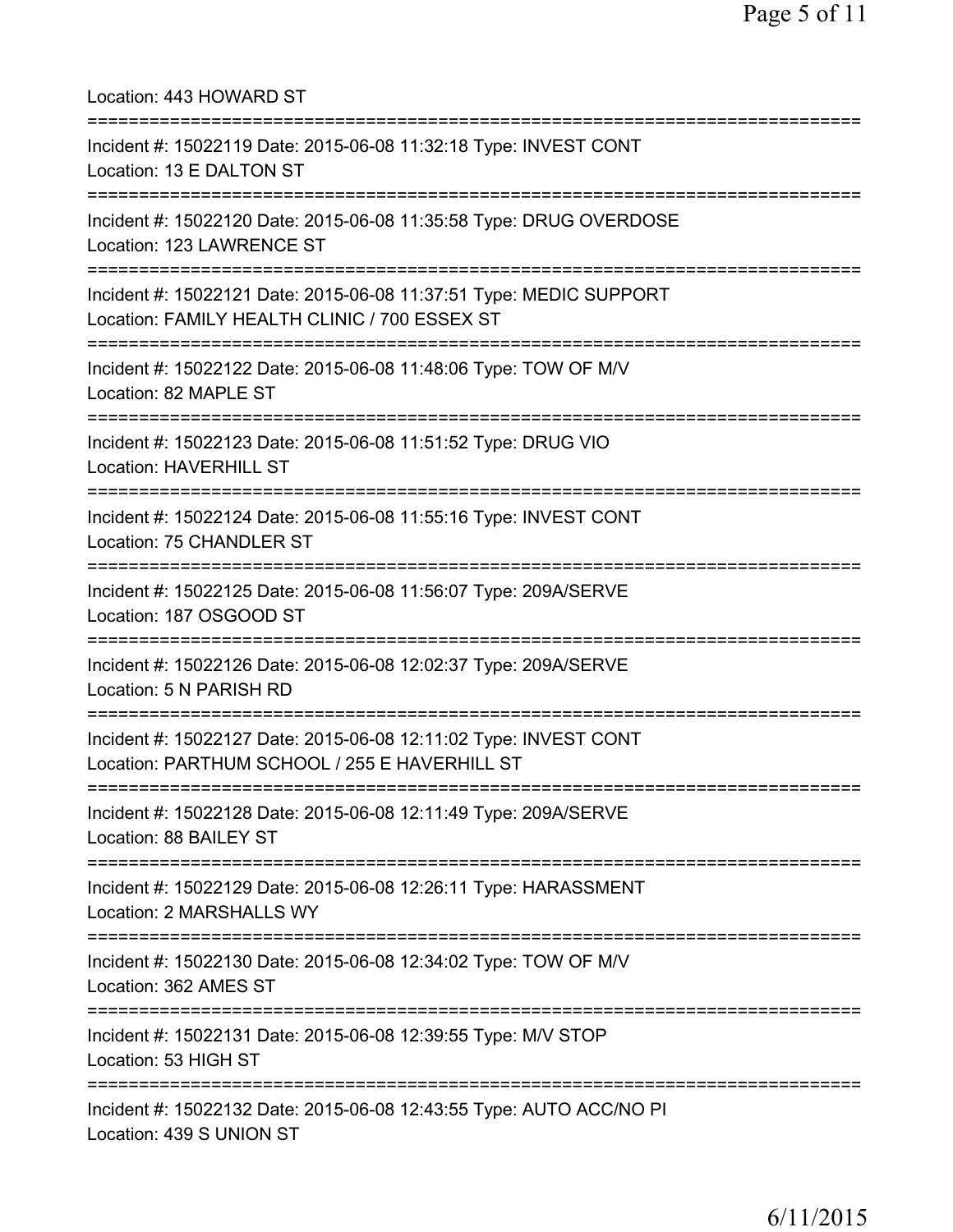| Incident #: 15022133 Date: 2015-06-08 12:49:53 Type: KEEP PEACE<br>Location: 50 1/2 COMMON ST                             |
|---------------------------------------------------------------------------------------------------------------------------|
| Incident #: 15022134 Date: 2015-06-08 13:02:36 Type: DRUG VIO<br>Location: DOYLE ST & WATER ST                            |
| Incident #: 15022135 Date: 2015-06-08 13:04:49 Type: STOLEN PROP<br>Location: BROMFIELD ST                                |
| Incident #: 15022137 Date: 2015-06-08 13:09:58 Type: MISSING PERS<br>Location: 104 HOWARD ST                              |
| Incident #: 15022136 Date: 2015-06-08 13:12:38 Type: SUS PERS/MV<br>Location: 26 WELLS ST                                 |
| Incident #: 15022138 Date: 2015-06-08 13:21:33 Type: SHOPLIFTING<br>Location: MARKET BASKET / 700 ESSEX ST                |
| Incident #: 15022139 Date: 2015-06-08 13:39:20 Type: KEEP PEACE<br>Location: 18 DAISY ST                                  |
| Incident #: 15022140 Date: 2015-06-08 13:40:39 Type: SUS PERS/MV<br>Location: 163 PARK ST                                 |
| Incident #: 15022141 Date: 2015-06-08 13:42:38 Type: SUS PERS/MV<br>Location: 96 E HAVERHILL ST                           |
| Incident #: 15022142 Date: 2015-06-08 13:53:04 Type: AUTO ACC/NO PI<br>Location: 246 ANDOVER ST                           |
| Incident #: 15022143 Date: 2015-06-08 13:57:40 Type: TOW OF M/V<br>Location: 163 PARK ST                                  |
| Incident #: 15022144 Date: 2015-06-08 14:22:35 Type: SUS PERS/MV<br>Location: REGISTRY OF MOTOR VEHICLES / 73 WINTHROP AV |
| Incident #: 15022145 Date: 2015-06-08 14:29:27 Type: STOL/MV/PAS<br><b>Location: CRESCENT ST</b>                          |
| Incident #: 15022148 Date: 2015-06-08 14:43:25 Type: HIT & RUN M/V<br>Location: CANAL ST                                  |
|                                                                                                                           |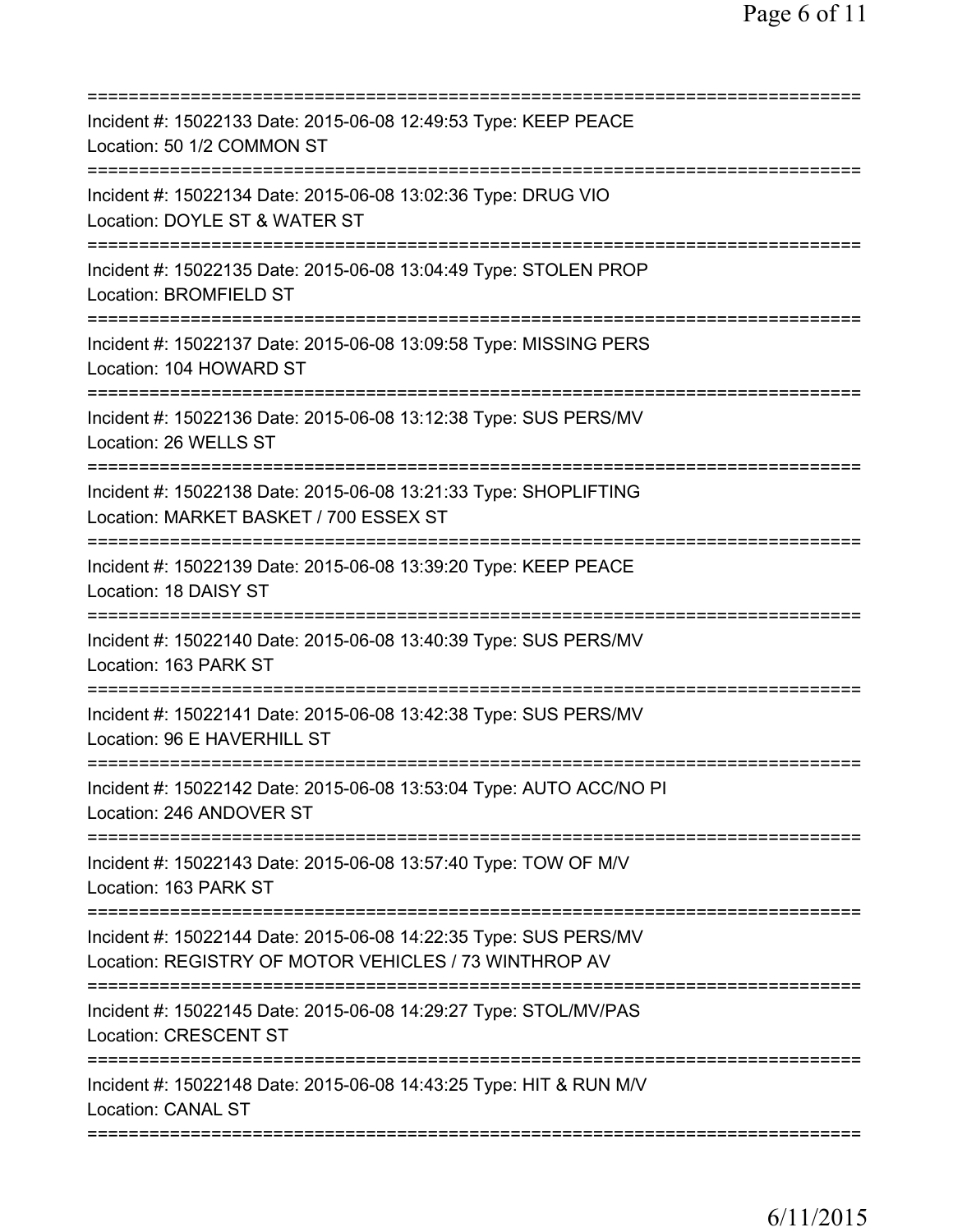Page 7 of 11

| Incident #: 15022146 Date: 2015-06-08 14:44:30 Type: ALARM/BURG<br>Location: RUDNICKI RESD. / 26 SCHOOL ST                                   |
|----------------------------------------------------------------------------------------------------------------------------------------------|
| Incident #: 15022147 Date: 2015-06-08 14:45:49 Type: AUTO ACC/UNK PI<br>Location: 101 PARKER ST                                              |
| Incident #: 15022149 Date: 2015-06-08 14:52:39 Type: GENERAL SERV<br>Location: 163 FRANKLIN ST                                               |
| Incident #: 15022152 Date: 2015-06-08 15:26:43 Type: B&E/MV/PAST<br>Location: 258 S UNION ST                                                 |
| Incident #: 15022150 Date: 2015-06-08 15:29:29 Type: M/V STOP<br>Location: LAWRENCE ST & METHUEN ST                                          |
| Incident #: 15022151 Date: 2015-06-08 15:31:39 Type: DRUG OVERDOSE<br>Location: 187 CHESTNUT ST                                              |
| Incident #: 15022153 Date: 2015-06-08 15:32:40 Type: SUS PERS/MV<br>Location: 320 E HAVERHILL ST                                             |
| Incident #: 15022154 Date: 2015-06-08 15:34:59 Type: KEEP PEACE<br>Location: 132 BAILEY ST                                                   |
| =================================<br>Incident #: 15022155 Date: 2015-06-08 15:36:59 Type: CK WELL BEING<br>Location: 277 MERRIMACK ST FL 3RD |
| Incident #: 15022156 Date: 2015-06-08 15:49:12 Type: LOST PROPERTY<br>Location: 22 SUMMER ST                                                 |
| Incident #: 15022157 Date: 2015-06-08 15:53:02 Type: GUN CALL<br>Location: 2 APPLETON ST                                                     |
| Incident #: 15022159 Date: 2015-06-08 15:58:11 Type: HIT & RUN M/V<br>Location: 32 JENNINGS ST                                               |
| Incident #: 15022158 Date: 2015-06-08 16:00:39 Type: M/V STOP<br>Location: 10 CEDAR ST                                                       |
| Incident #: 15022160 Date: 2015-06-08 16:09:49 Type: M/V STOP<br>Location: ANDOVER ST & OSGOOD ST                                            |
| Incident #: 15022161 Date: 2015-06-08 16:10:19 Type: SUS PERS/MV                                                                             |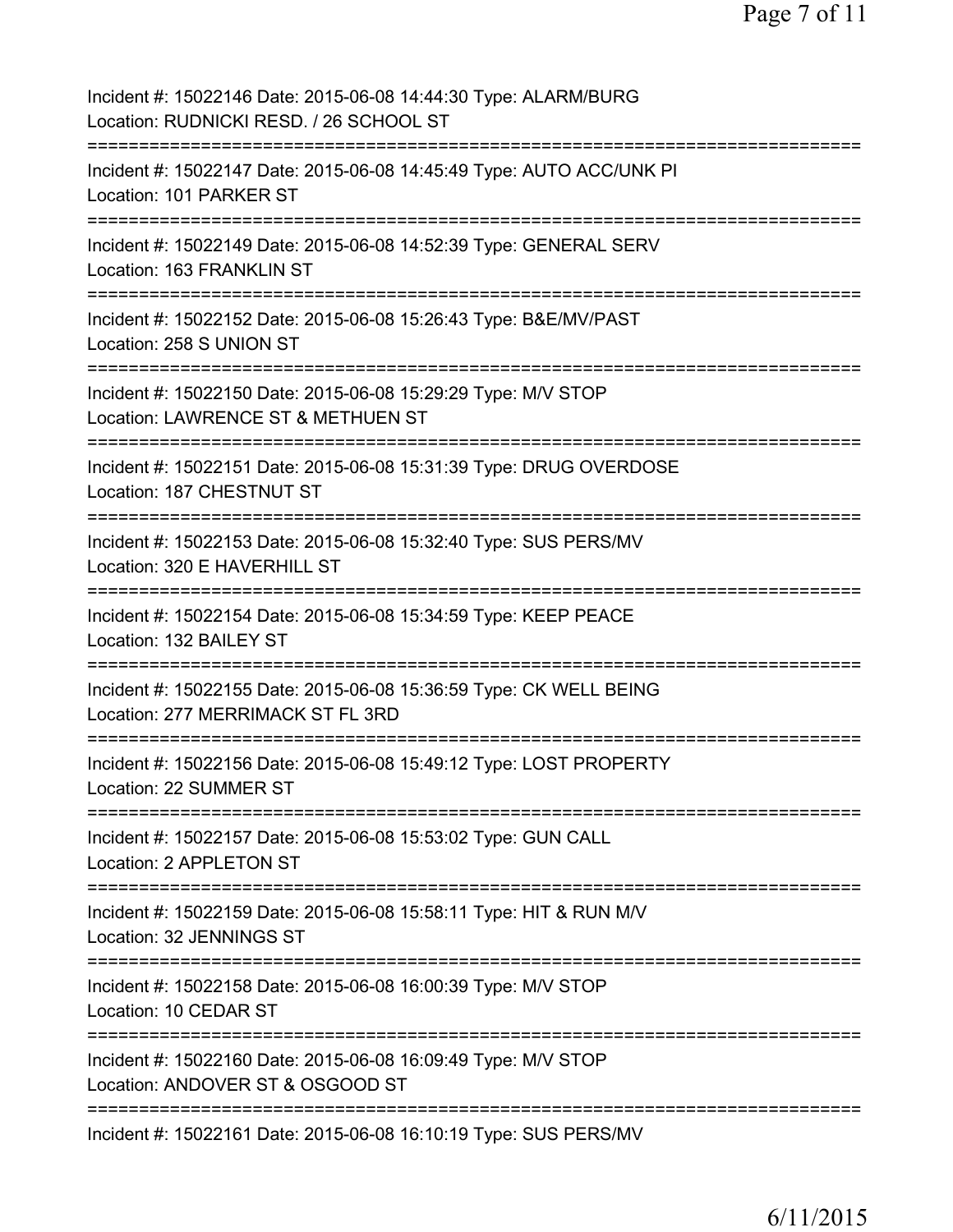| Location: 257 MT VERNON ST<br>===============================                                                                                     |
|---------------------------------------------------------------------------------------------------------------------------------------------------|
| Incident #: 15022162 Date: 2015-06-08 16:16:21 Type: M/V STOP<br>Location: CANAL ST & MILL ST<br>================================                 |
| Incident #: 15022164 Date: 2015-06-08 16:27:54 Type: ALARM/BURG<br>Location: PENA RESD / 14 E PLATT ST                                            |
| Incident #: 15022163 Date: 2015-06-08 16:27:55 Type: M/V STOP<br>Location: BRADFORD ST & BROADWAY                                                 |
| ========================<br>Incident #: 15022165 Date: 2015-06-08 17:26:50 Type: THREATS<br>Location: 232 EAST HAVERHILL                          |
| =====================<br>Incident #: 15022166 Date: 2015-06-08 17:32:42 Type: SUS PERS/MV<br>Location: JEFFERSON ST & LENOX CIR                   |
| Incident #: 15022167 Date: 2015-06-08 17:35:11 Type: SUS PERS/MV<br>Location: AMESBURY ST & BRADFORD ST                                           |
| Incident #: 15022168 Date: 2015-06-08 17:36:26 Type: 911 HANG UP<br>Location: 45 NEWTON ST FL 1                                                   |
| Incident #: 15022169 Date: 2015-06-08 17:38:08 Type: UNKNOWN PROB<br>Location: 233 JACKSON ST                                                     |
| Incident #: 15022170 Date: 2015-06-08 17:43:56 Type: AUTO ACC/PED<br>Location: ARLINGTON ST & BROADWAY                                            |
| ====================================<br>Incident #: 15022171 Date: 2015-06-08 17:48:01 Type: SHOPLIFTING<br>Location: CVS PHARMACY / 266 BROADWAY |
| :=========================<br>Incident #: 15022172 Date: 2015-06-08 18:04:45 Type: DOMESTIC/PROG<br>Location: 207 LAWRENCE ST FL 3                |
| Incident #: 15022174 Date: 2015-06-08 18:11:10 Type: LIC PLATE STO<br>Location: BROADWAY & HAVERHILL ST                                           |
| Incident #: 15022173 Date: 2015-06-08 18:11:25 Type: UNKNOWN PROB<br>Location: 9 RIVERVIEW PL                                                     |
| Incident #: 15022175 Date: 2015-06-08 18:25:28 Type: SUS PERS/MV<br>Location: 44 TREMONT ST                                                       |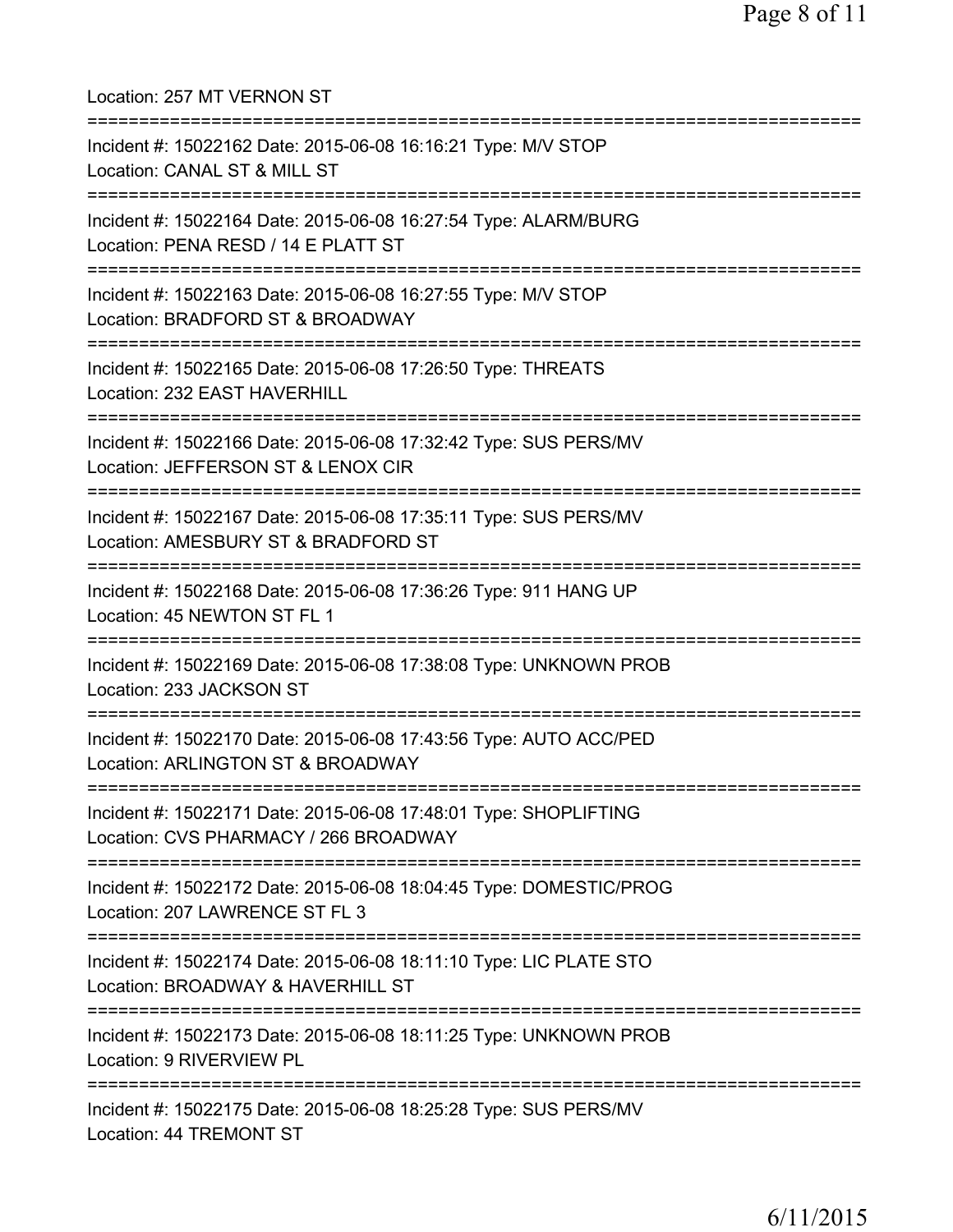| Incident #: 15022176 Date: 2015-06-08 18:31:40 Type: UNKNOWN PROB<br>Location: 7 THORNTON AV                                                                                 |
|------------------------------------------------------------------------------------------------------------------------------------------------------------------------------|
| Incident #: 15022177 Date: 2015-06-08 18:36:05 Type: NOISE ORD<br>Location: 79 PHILLIPS ST                                                                                   |
| Incident #: 15022178 Date: 2015-06-08 18:39:07 Type: SUS PERS/MV<br>Location: 205 BROADWAY                                                                                   |
| Incident #: 15022179 Date: 2015-06-08 18:48:11 Type: SUS PERS/MV<br>Location: GEISLER STATE POOL / 50 HIGH ST<br>===============================                             |
| Incident #: 15022180 Date: 2015-06-08 19:00:58 Type: SUS PERS/MV<br>Location: S UNION ST & SPRINGFIELD ST                                                                    |
| =========================<br>Incident #: 15022182 Date: 2015-06-08 19:09:17 Type: LOST PROPERTY<br>Location: 11 KENT ST                                                      |
| =====================================<br>Incident #: 15022181 Date: 2015-06-08 19:09:51 Type: M/V STOP<br>Location: BROADWAY & HAVERHILL ST<br>============================= |
| Incident #: 15022183 Date: 2015-06-08 19:14:34 Type: SUICIDE ATTEMPT<br>Location: FALLS BRIDGE / null                                                                        |
| Incident #: 15022184 Date: 2015-06-08 19:45:20 Type: ALARM/BURG<br>Location: 84 E HAVERHILL ST                                                                               |
| Incident #: 15022185 Date: 2015-06-08 19:46:46 Type: FIGHT<br>Location: MANCHESTER & MAY                                                                                     |
| Incident #: 15022186 Date: 2015-06-08 19:48:54 Type: SUS PERS/MV<br>Location: 320 E HAVERHILL ST                                                                             |
| Incident #: 15022187 Date: 2015-06-08 20:00:27 Type: DOMESTIC/PROG<br>Location: 34 CHESTNUT ST FL 2                                                                          |
| =========================<br>Incident #: 15022188 Date: 2015-06-08 20:07:12 Type: LOCKOUT<br>Location: 112 MARSTON ST                                                        |
| Incident #: 15022189 Date: 2015-06-08 20:08:25 Type: SPECIAL CHECK<br>Location: 5 WACHUSETTS AV                                                                              |
|                                                                                                                                                                              |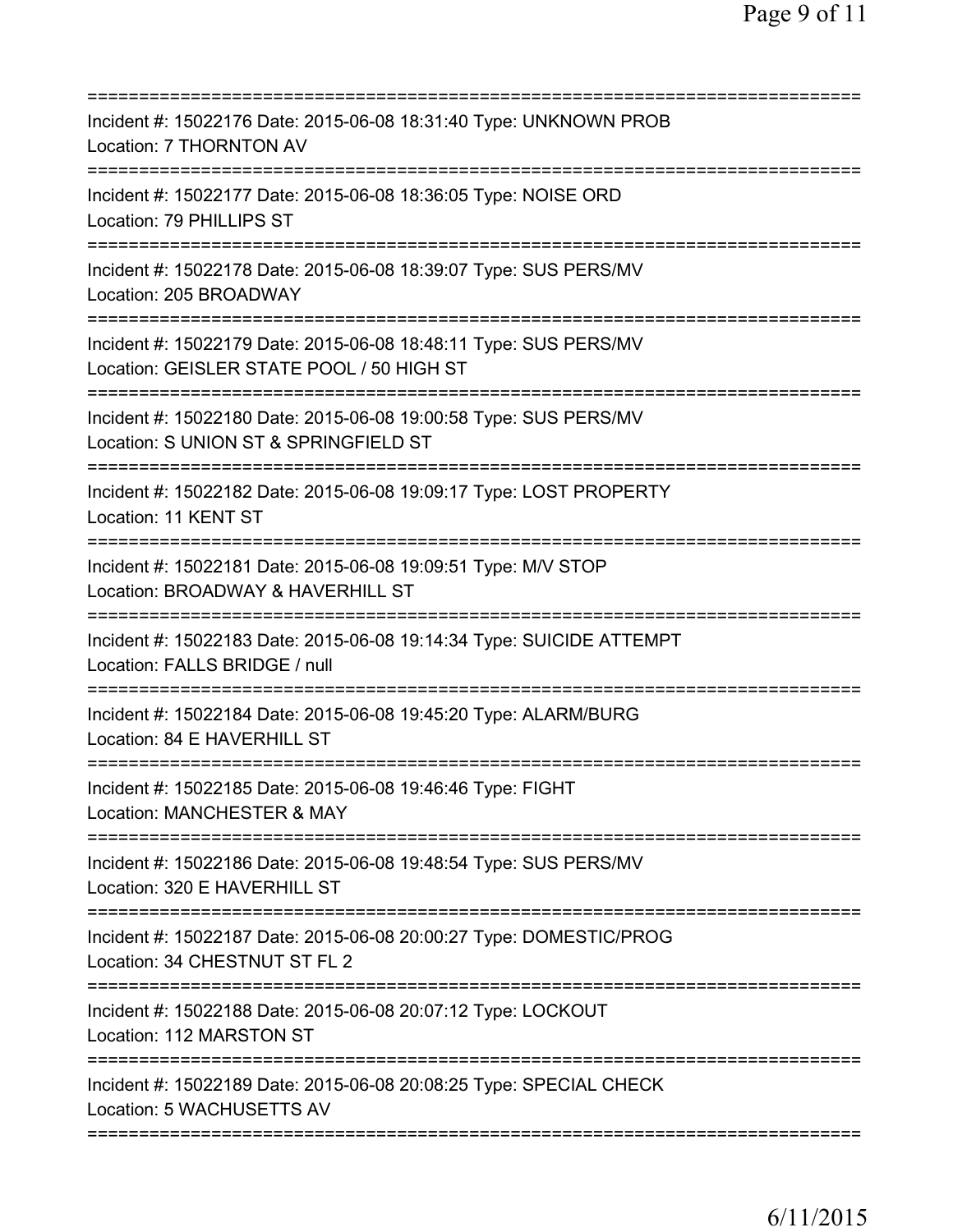| Incident #: 15022191 Date: 2015-06-08 20:23:32 Type: TENANT PROB<br>Location: 28 TEXAS AV                                   |
|-----------------------------------------------------------------------------------------------------------------------------|
| Incident #: 15022190 Date: 2015-06-08 20:26:07 Type: MISSING PERS<br>Location: 53 CAMBRIDGE ST                              |
| Incident #: 15022192 Date: 2015-06-08 20:48:44 Type: B&E/PAST<br>Location: 47 MAY ST #3                                     |
| Incident #: 15022193 Date: 2015-06-08 21:02:38 Type: LIC PLATE STO<br>Location: 70 AMES ST                                  |
| Incident #: 15022194 Date: 2015-06-08 21:21:26 Type: M/V STOP<br>Location: BERKELEY ST & E HAVERHILL ST                     |
| :==========================<br>Incident #: 15022195 Date: 2015-06-08 21:29:45 Type: SEX OFF. PAST<br>Location: 90 LOWELL ST |
| Incident #: 15022196 Date: 2015-06-08 21:31:06 Type: SHOTS FIRED<br>Location: 13A BOSTON ST                                 |
| Incident #: 15022197 Date: 2015-06-08 21:36:02 Type: UNKNOWN PROB<br>Location: 88 CLIFTON ST                                |
| Incident #: 15022198 Date: 2015-06-08 21:46:06 Type: DRUG OVERDOSE<br>Location: SONIC / 100 WINTHROP AV                     |
| Incident #: 15022199 Date: 2015-06-08 21:54:28 Type: SUS PERS/MV<br>Location: 20 DAISY ST                                   |
| Incident #: 15022200 Date: 2015-06-08 22:10:46 Type: UNWANTEDGUEST<br>Location: 317 LOWELL ST FL 2                          |
| Incident #: 15022201 Date: 2015-06-08 22:15:45 Type: GENERAL SERV<br>Location: 204 PARK ST                                  |
| Incident #: 15022202 Date: 2015-06-08 22:23:57 Type: MAL DAMAGE<br>Location: 129 SARATOGA ST                                |
| Incident #: 15022203 Date: 2015-06-08 22:44:14 Type: HIT & RUN M/V<br>Location: 9 BROADWAY                                  |
| Incident #: 15022204 Date: 2015-06-08 22:52:29 Type: WIRE DOWN                                                              |